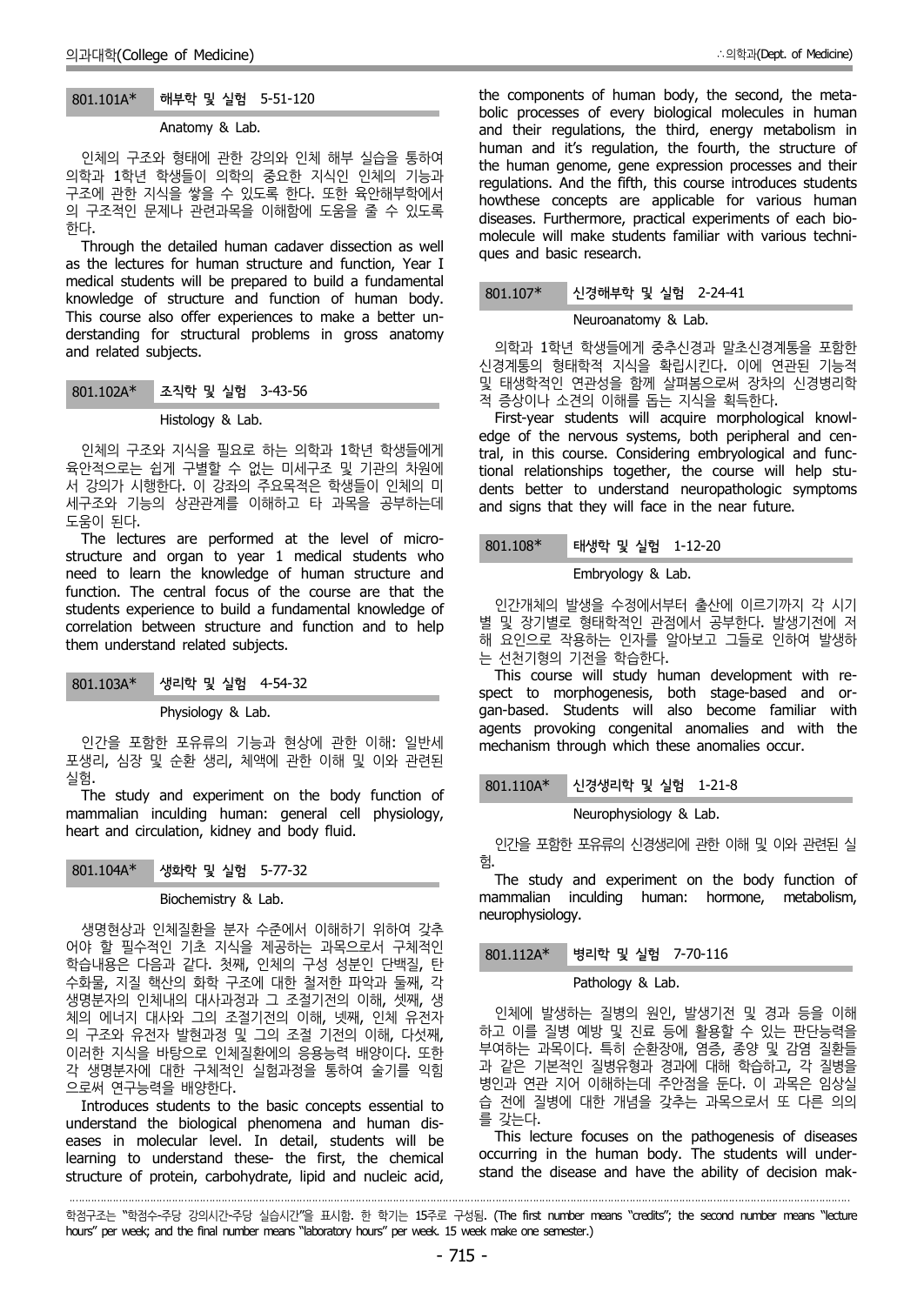ing in disease-prevention and patients-care. Basic aspects of pathogenesis of circulatory disorder, inflammatory, neoplastic and infectious disease are introduced. This lecture also gives the concept of diseases before clinical trials to the students.

# 801.114A\* 미생물학 및 실험 4-52-64 Microbiology & Lab.

미생물과 미생물이 다른 생물(인체) 및 환경과의 상호관계를 학습하여 미생물에 의한 질병을 치료 및 예방관리할 수 있는 기초지식을 습득하도록 하는 것이 목적이다. 본 강좌는 세균학, 진균학, 바이러스학 및 면역학 등의 총론을 개괄적으로 이해하 도록 함으로써 미생물-숙주와의 상호관계, 치료 및 예방관리에 관련된 기초적인 이론과 실기를 학습한다.

This course will cover the characteristics of microbes, the microbe-host interaction, treament and prevention techniques. You will learn the introduction of the bacteri ology, mycology, virology and immunology by the lecture and experiments. And you will know the basics of the microbe-host interaction, treatment and prevention by these lecture and experiments.

801.131\* 환자-의사-사회 1 1-32-0

### Patient-Doctor-Society 1

<환자-의사-사회 1>의 목표는 1학년 학생들로 하여금 의료역 사와 의료인문학의 주제들을 이해하고, 의사-환자 관계의 사회, 윤리, 심리적 측면을 토론할 수 있는 소양을 갖추도록 하는 데 있다.

The objective of <Patient-Doctor-Society 1> is to en able Year I student to understand topics relating to history of medicine and medical humanities, to discuss so cial, ethical, and psychological aspect of doctor-patient relationship.

801.132\* 환자-의사-사회 2 1-32-0

## Patient-Doctor-Society 2

<환자-의사-사회 2>의 목표는 1학년 학생들로 하여금 기본 적인 의사소통과 면담 및 신체검진 기술을 익히며, 의료정보 활 용의 기본 지식과 기능을 획득하도록 하는 데 있다. The objective of <Patient-Doctor-Society 2> is to en-

able Year I student to begin to master basic communicaable real 1 student to begin to master basic communica-<br>tion skills, to perform basic interview and physical examination, and to acquire basic knowledge and skills in medical informatics

| $801.133*$ | 기초면역학 1-20-20 |  |  |
|------------|---------------|--|--|
|------------|---------------|--|--|

## Basic Immunology

<기초면역학>은 면역학의 기본적인 개념과 면역 기전의 기 본 원리를 이해하고, 면역학적 질환의 병태생리를 이해하기 위 한 선수지식의 습득을 목적으로 한다.

Basic Immunology is designed to foster an appreciation of basic concepts of immunology and basic princi ples of immunologic mechanism. This course will lead to Clinical Immunology.

# 801.134\* 예방의학 및 실험 2-25-32

#### Preventive Medicine & Lab.

역학 및 환경의학 강의 및 실습을 통하여 질병발생의 병인론 을 논리적으로 분석, 판단할 수 있는 능력을 기르며 인체에 미<br>치는 환경적 요인의 중요성을 인식한다.

This course is lectures and training for epidemiology and environmental medicine. Object of this course are 1) encouraging ability to analyze and to judge of the cause of disease development 2) recognizing the importance of environmental factor to the public health.

### 의공학 1-16-0

#### Biomedical Engineering

의료환경에서 사용되는 기초전자, 인공장기, 컴퓨터의 의학응 용, 생체역학 및 생체조직학 등에 대한 기초지식을 배운다. 강 좌를 통하여 향후 임상의로서 활동할 때 의료환경에서 활용되 는 공학적인 장비의 메카니즘을 쉽게 이해할 수 있고 이를 응 용할 수 있는 기초 소양을 갖출 수 있는 기본지식을 배운다.

This course provides the basic knowledges on the en gineering subjects used in clinical environments such as electronics, artificial organs, computer applications, bio physics, and tissue engineering. Through this course stu dents will learn the essential concept of biomedical en gineering and understand the principles of medical in struments

## 801.202A\* 약리학 및 실험 4-53-40

#### Pharmacology & Lab.

<약리학 및 실험 1>에서 배운 지식을 기본으로 하여 각 신 체장기별, 진단별로 특이적으로 효과를 보이는 약물개개의 작용 기전, 흡수, 분포, 대사, 배설 및 임상응용에 관한 지견을 얻는 것을 목적으로 약물상호작용, 약물선택 및 용량개별화와 처방방 법도 포함된다. 주요 주제는 심장약리학, 신경정신약리 등이다.

Based on the knowledge obtained in the course <Pharma- cology 1>, individual drug classes according to organ systems will be discussed in this course. The mechanism of action, PK, and clinical use of each drug will be discussed in terms of drug interactions, drug selection, and dose individualization. Main area will be car diovascular neuropharmacology.

### 기생충학 및 실험 2-20-44

### Parasitology & Lab.

이 과목은 의과대학 학사과정에서 필요로 하는 주요 인체 기 생충에 대한 기본적인 지식, 즉, 생활사, 전파과정 및 중간숙주, 형태 등에 대하여 강의하고, 질병의 병인과 임상적 소견을 소개 한다. 이런 지식을 토대로 하여 환자의 진단, 치료와 같은 실질 적인 문제해결능력을 배양하고, 국민보건의 차원에서 기생충질 환을 다룰 수 있는 능력과 보건교육자로서의 기본지식을 갖추 도록 함을 목적으로 한다.

This course will introduce medical students to the life cycle, transmission, source of infection, morphology, pathogenic impacts on human beings, and clinical as pects of major human parasitic diseases. Students will be able to diagnose and treat major parasitic diseases and to provide counseling to laymen regarding such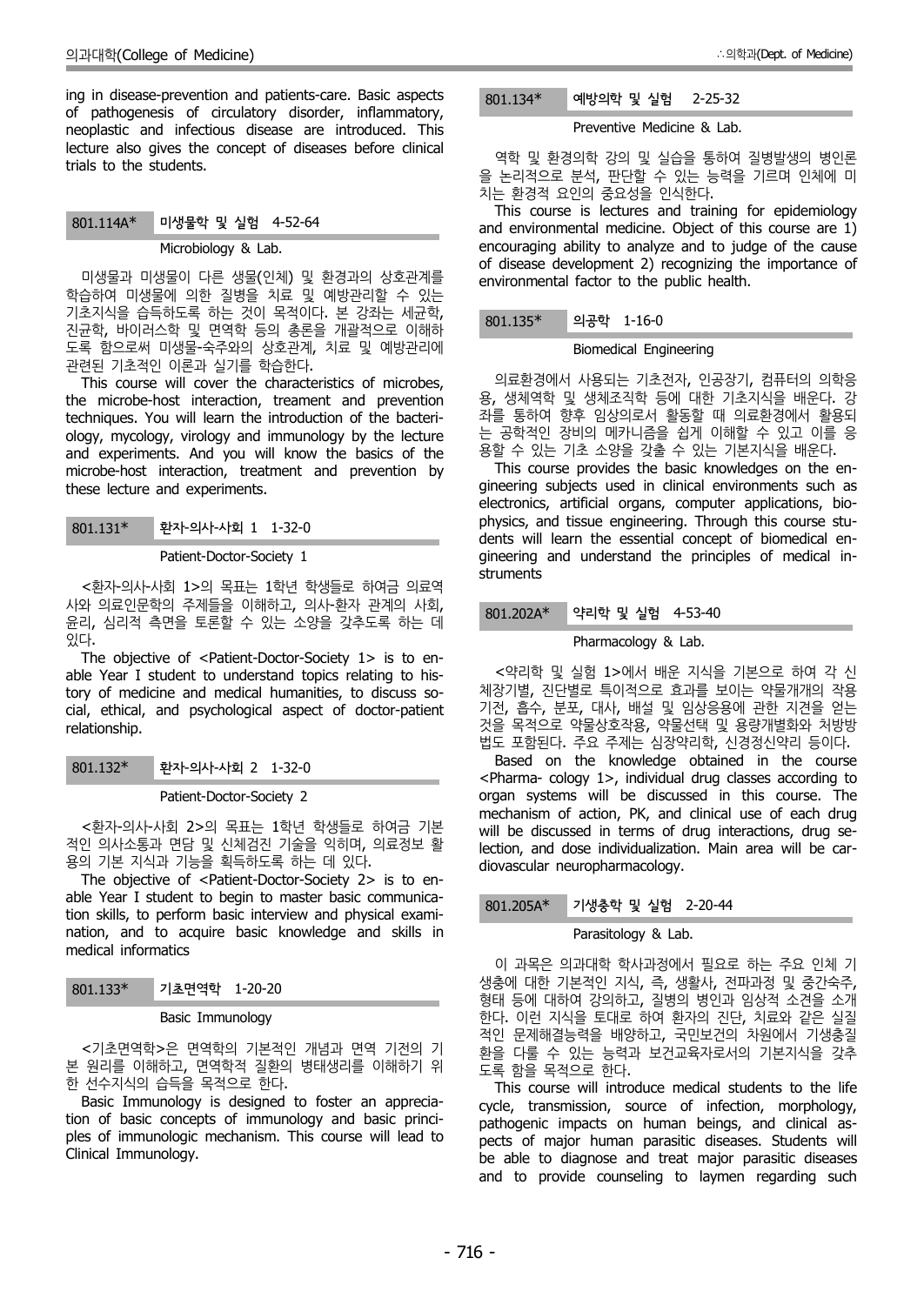#### diseases.

#### 801.207A\* 임상면역학 2-35-0

### Clinical Immunology

이 과목은 주요한 미생물군, 숙주면역반응에 관한 내용과 면 역계에서 세포와 조직에 대한 이해를 도우며 감염병에 대한 소 개를 담고 있다. 학생들은 미생물질환의 기전과 면역계에서 정 상과 비정상의 대해 이해토록 해야하며 강좌는 이를 통해 문제 해결능력과 지식을 통합적으로 활용할 수 있도록 하는데 중점 을 둔다.

This course will cover the major groups of micro organisms and host immune responses to provide an un derstanding of the cells and tissues of the immune system and an introduction to infectious diseases. Students will gain an understanding of the mechanisms of microbial diseases and the normal and abnormal functions of the immune system. Tutorials will emphasize problem-solving skills and the integration of independently learned knowledge.

| 801.208A* |  | 종양학 2-35-0 |  |
|-----------|--|------------|--|
|-----------|--|------------|--|

#### **Oncology**

암(악성종양)의 발생과정을 이해하고, 종양학의 원리와 방법 들을 이해하도록함을 목표로 삼고 있다. 이를 위해서 암의 병 인, 구체적 원인인자, 예방, 증상, 진단, 치료 등의 일반적 원칙 을 배운다.

The general objectives of this course are to under stand the developmental process of cancers (malignant tumor) and to study the basic principles of oncology and its methologies. The course therefore will emphasize the general priciples of carcinogenesis, etiologic factors, pre vention, symptoms and signs, and diagnosis and treat ment of cancers.

801.209A\* 신경계학 3-80-8

#### Neurosciences

신경계 기관들의 구조와 기능을 통합적으로 재정리하고 중요 신경계질환의 발병기전 및 병태생리를 파악함으로써 이 지식을 신경계질환의 진단 및 치료원칙의 수립에 응용하는 능력을 키 우는 것을 이 강좌의 목표로 한다.

In this course, students will reorganize the structures and functions of neuronal organs. They will learn about the pathophysiology of neurological disorders and apply the knowledge to the planning of schemes for diagnosis and treatment.

| $801.210A*$ | 신장요로학 3-58-6 |  |  |
|-------------|--------------|--|--|
|-------------|--------------|--|--|

Nephrology and Urology

신장학은 신장의 구조와 기능 및 체액과의 관계를 이해하고 기본적인 체액장애 및 신질환군의 병태생리를 파악함으로써 이 를 진단과 치료원칙에 적용하는 과목이다.

This course will provide an understandings of the structure and functions of kidneys, regulation of fluids and electrolytes, and pathophysiology of fluid-electrolyte disorders and kidney disorders, which can be applied to the diagnosis and principles of management.

### Hematology

혈액학은 혈액의 구성성분인 적혈구, 백혈구 및 혈소판과 혈 액응고인자의 정상 및 비정상 상태에 대한 기초의학에서부터 임상까지의 모든 분야를 학습하여 학생으로 하여금 혈액질환에 관한 종합적인 이해를 하여 환자의 진료에 사용할 수 있도록 하는 것이 목적이다. 흔한 혈액학적 질환인 철결핍성빈혈, 재생 불량성빈혈, 용혈성빈혈 등의 빈혈질환과 급만성 백혈병, 과립 구 감소증, 자반증, 혈우병 등의 출혈성 질환과 혈전성 질환의 병태생리를 공부하며 새로운 치료방법의 소개가 병행된다.

This course will cover all knowledge from basic science to the clinics of diverse diseases of red cells, leukocytes, platelets, and coagulation factors to help students to ac quire a complete understanding of hematologic disorders. The pathophysiology and treatment modalities of iron deficiency anemia, aplastic anemia, hemolytic anemia, acute and chronic leukemia, agranulocytosis, purpura, hemophilia, and thrombotic disorders will be introduced.

801.212A\* 내분비학 3-69-0

#### Endocrinology

소아내분비학에서 특징적인 성장과 유전적 내분비질환을 소 개하며 이 질환에 대한 기본적 병태생리학에 대하여 파악하여 이들 질환의 새로운 진단법과 치료법에 적용함으로서 소아, 청 소년에서의 내분비 질환에 대한 보다 나은 질적인 진료를 하는 것을 목적으로 한다.

This course will introduce the characteristics, nature, and growth of genetic endocrine diseases and study the basic pathophysiology of these disease to provide better care to children and adolescents with endocrine diseases.

## 801.213A\* 순환기학 3-81-5

#### Circulatory System

심맥관계의 발생, 구조와 기능을 배우게 되며 중요한 순환기 질환의 병태생리, 임상증상 및 순환기질환을 진단하기 위한 여 러가지 관혈적, 비관혈적방법을 소개함으로써 이를 각각 환자에 선별적으로 적용할 수 있는 능력을 배양한다. 또한 중요한 순환 기질환의 내과적 및 외과적 치료원칙과 예방법을 숙지시키는 과목으로써 차기 학년에서의 임상실습을 시행함에 있어 도움이 될 수 있도록 심장학분야에 있어 통합된 지식을 전달한다.

In this postgraduate course, students will learn about the embryogenesis, structure, and functions of the car diovascular system and acquire the ability selectively to apply their skills to each patient by learning the patho physiology and clinical features of important cardiac dis eases as well as invasive and non-invasive diagnostic methods. Through the study of medical, surgical, and therapeutic principles of and preventative measures for important cardiac diseases, students will acquire integrated knowledge in the cardiologic field.

### 801.214A\* 호흡기학 3-87-8

### Respiratory System

호흡기의 해부, 생리 및 병리에 대한 기초지식을 습득한 학 생들을 대상으로 기초와 임상을 접목시키는 임상교육의 준비단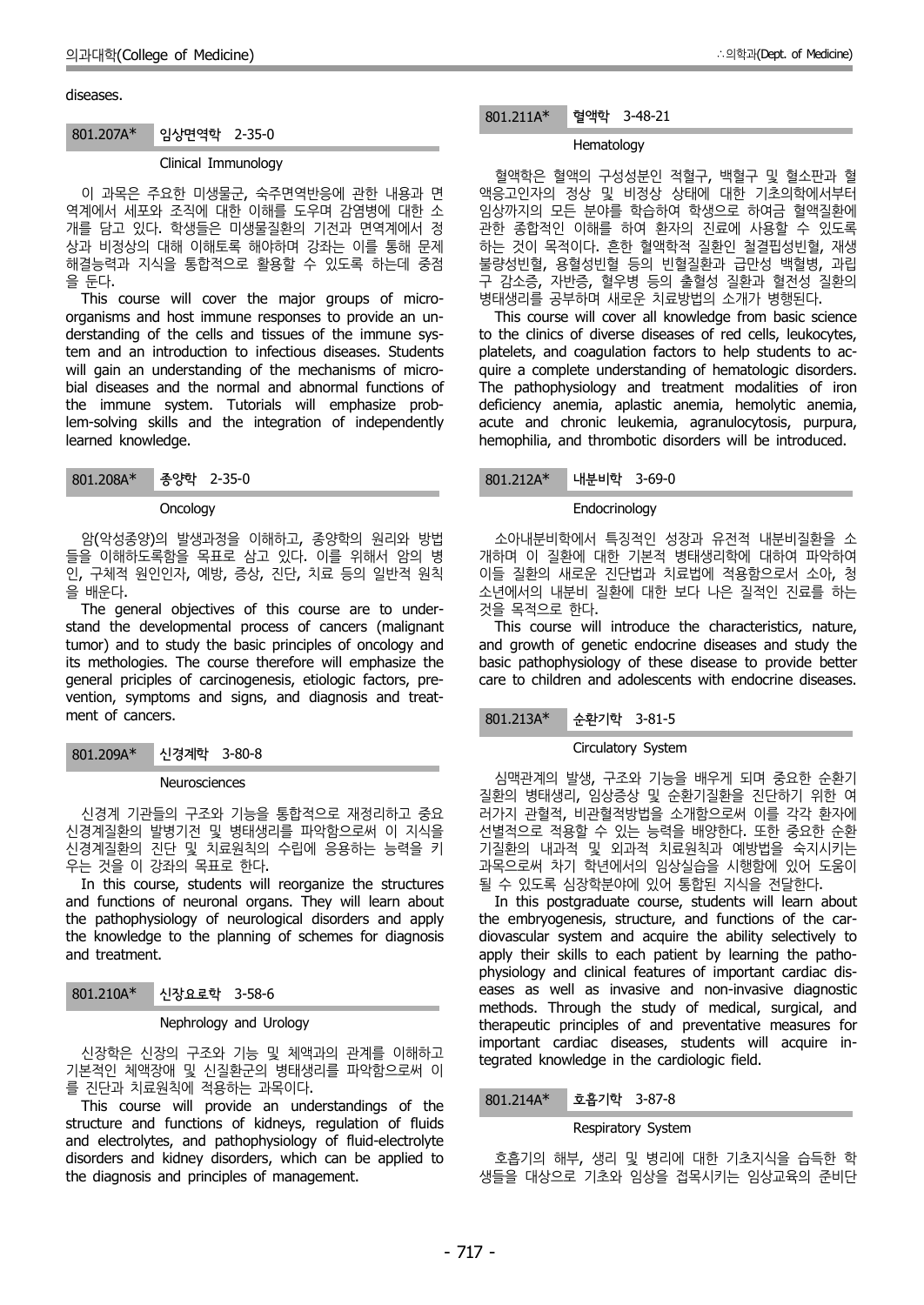계인 과목과정으로, 호흡기의 구조와 기능을 이해하게 하고, 호 801.224\* 흡기질환의 발생기전 및 병태생리를 이해하게 하며, 호흡기질환 을 진단하는데 사용되는 여러 가지 방법을 소개하고, 결핵을 비 롯한 감염성 호흡기질환, 폐쇄성 기도질환, 직업성 폐질환을 비 롯한 간질성 폐질환, 종양성 폐질환, 늑막질환, 폐혈관질환 등 흔히 접하는 호흡기질환에 대해서는 예방방법, 치료원칙 및 구 체적 치료방법에 대하여 소개한다. 중요한 호흡기질환에 대해서 는 실제 환자의 증례를 가지고 토의하여 현장감 있는 교육을 실시한다.

In this course, students will be expected to have basic knowledge of the anatomy, physiology, and pathology of the respiratory system because the course will integrate basic and clinical medicine. Students will study the structure and functions of the respiratory system; patho genesis and pathophysiology of respiratory diseases; various diagnostic tools; preventative measures; therapeutic principles; and detailed therapeutic methods for com monly encountered respiratory diseases such as tuber culosis, obstructive airway diseases, interstitial and occu pational lung diseases, neoplastic lung diseases, pleural diseases, and pulmonary vascular diseases. As for im portant respiratory diseases, actual cases will be discussed.

801.215A\* 소화기학 3-87-0

### **Gastroenterology**

식도, 위, 소장, 대장, 췌장, 담도 및 간에 발생하는 질환에 대한 평가 및 치료에 대한 학습을 그 목표로 한다. 복강 내에 위치한 여러 장기들의 질환뿐만 아니라 피부와 같이 직접 관계 는 없어도 소화기 질환의 진단에 단서를 제공할 수 있는 장기 에 대한 지식도 갖추어야 한다. 이외에도 영양, 영양결핍 및 소 화기에서 발생하는 각종 암에 대한 선별검사 및 예방에 대한 지식도 갖추어야 한다.

This course covers the basic and clinical knowledge and information pertaining to physiology, epidemiology, and pathophysiology, or the treatment of diseases which originate from the digestive system including the esoph agus, stomach, small bowel, colon, pancreas and hep atobiliary system. It also includes clinical nutrition, and the strategy for the prevention and screening of various cancers originating in the digestive tract.

| 의학유전학 1-17-15<br>801.220* |  |
|---------------------------|--|
|---------------------------|--|

## Medical Genetics

의학 연구 및 임상에 필요한 기본적인 유전학적 지식과 분자 생물학 기법을 이해하고 최신 유전체 연구성과를 의학에 적용 할 수 있는 능력을 배양하도록 한다. 이를 위하여 유전자 및 염 색체에 관련한 지식으로부터 유전학, 유전체학, 생명정보, 단백 체학 등을 강의한다. 또한 유전질환을 중심으로 질환유전자 발 굴과 유전 진단 및 검사, 유전자치료 등에 대하여 토론하도록 한다.

This course will cover the basic principles of chromo some structure and functions, Mendelian inheritance, mitochondrial diseases, and multifactorial inheritance. The human genome project has fostered an exponential in crease in our knowledge of genetic anatomy and the identification of disease-related genes. The latest topics and methods of genome research will be discussed.

## 환자-의사-사회 3 1-16-24

#### Patient-Doctor-Society 3

이 과목은 의학이 가지고 있는 인문사회학적 측면을 고찰함 으로써 의학을 사회적, 인간적 맥락에서 이해하고 건강과 질병 의 관계, 환자의 질병행동, 생활과 건강의 관계를 다각적 측면 에서 살펴봄으로써 환자와 인간에 대한 총체적 인식을 획득하

The course is designed to guide students in gaining a better understanding of medicine in societal, humanistic context, and in attaining a holistic perspective of patient and human by reviewing multiple aspects of the relation ship of health and disease, patient's illness behavior, and the relationship of daily life and health

801.225\* 환자-의사-사회 4 1-16-24

Patient-Doctor-Society 4

이 과목은 학생들로 하여금 의사로서의 기본적인 신체검진과 면담 기술을 익히도록 하고, 신체검진, 면담을 수행함에 있어서 의사가 고려해야 하는 기본적인 태도와 환자중심의 사고방식을<br>갖추도록 하는 데 목적이 있다.

The course is designed to guide students in acquiring basic physical examination and interview skills, and in gaining appropriate attitudes and patient centered ap proach in practicing physical examination and patient interview in clinical setting.

## 감염학 1-19-0

### Infectious Disease

이 과목은 학생들로 하여금 감염병의 병태생리와 관리, 항생 제의 적절한 사용법 등을 익히고, 의인성 감염 및 의료기구에 의한 감염에 대한 경각심을 갖도록 하며, 미생물학적인 검사실 데이터를 올바르게 해석하는 방법을 가르치는 것을 목적으로 한다.

The course is designed to guide students in gaining a better understanding of the pathophysiology and man agement of infectious disease, careful use of anti microbials, awareness of and approach to nosocomial and device associated infections, and appropriate use of microbiology lab data.

## 801.301A\* 내과학 및 실습 8-32-320

### Internal Medicine & Clerkship

심장학, 호흡기학, 소화기학, 내분비학, 혈액종양학, 신장학, 감염학, 알레르기학, 류마티스학 등 내과학 전반에 관한 내용을 강의 및 12주에 걸친 병실 실습을 통하여 학습한다. 본 과정은 2년간에 걸친 기초의학 학습내용과 통합강의에서 학습한 내용 을 실제 임상에 접목시키는 능력을 개발하여 환자의 문제점을 학생 스스로 찾아내고 해결책을 찾는 능력을 개발하는 것을 목 적으로 한다. 본 과정에서의 이러한 학습은 학생으로 하여금 내 과학은 물론 의학 전반에 걸쳐 완성된 의사가 될 수 있도록 자 질을 함양하고 능력을 배양하는데 가장 중요한 초석이 될 것이 다. 실습에서는 병실에서 실제 환자와 대면하고 문제점을 분석 할 뿐만 아니라 각종 처치술을 견학하고 실제 환자 또는 모의 환자를 통하여 실습하는 기회를 갖는다.

Through lectures and 12-week ward clerkship, stu dents will learn about various aspects of internal medi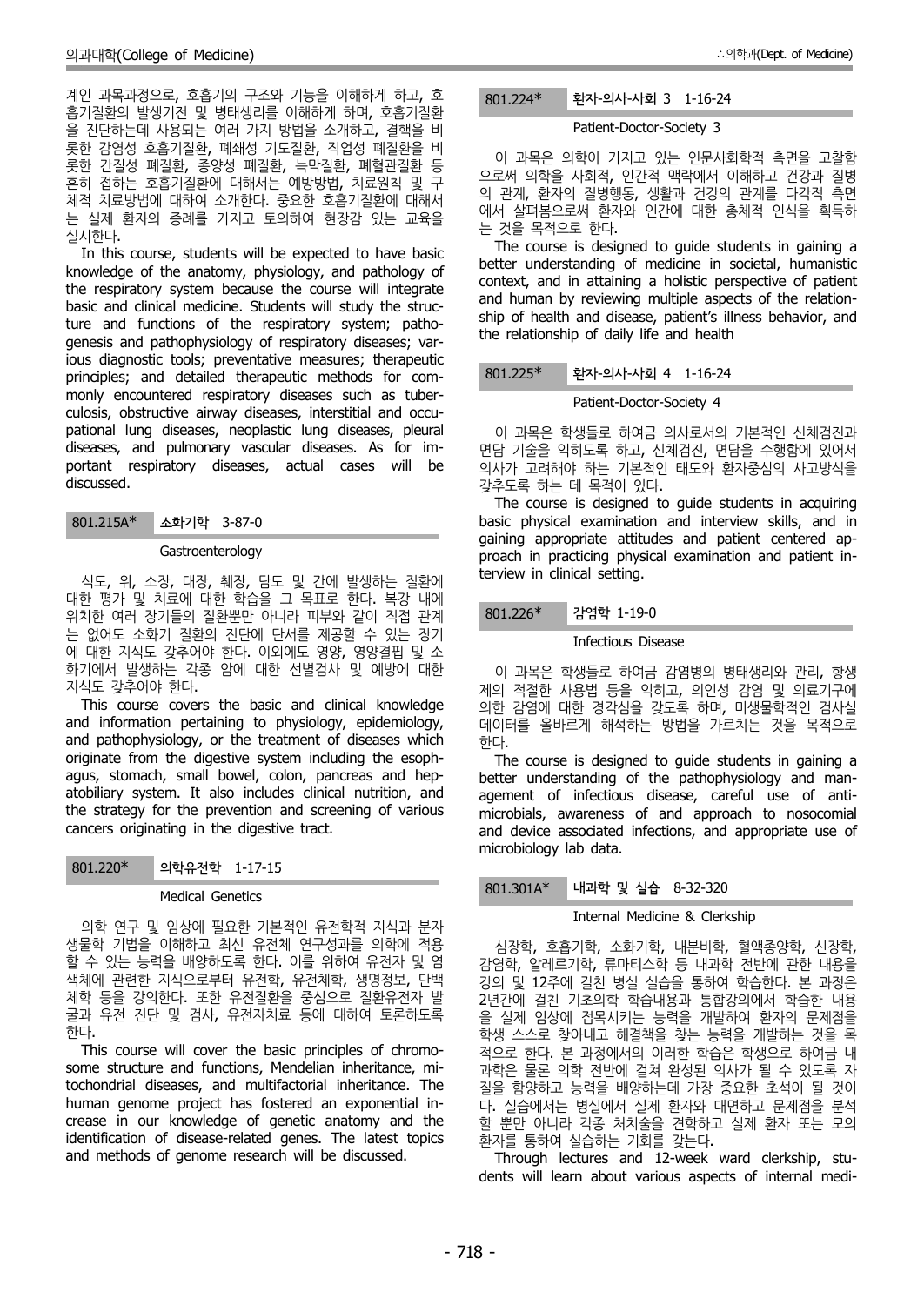cine such as cardiology, pulmonology, gastroenterology, hemato-oncology, endocrinology, infectious disease, allergy, nephrology, and rheumatology in this course. They will apply what they learned in basic medicine courses in their second year to practical clinical fields and acquire the ability efficiently to discover and solve patients' problems by themselves. Education in internal medicine and clerkship will be the most important cornerstone for stu dents to grow as qualified and competent doctors in general and internal medical fields. Students will face actual patients in wards, analyze their problems, observe various procedures, and have an opportunity to practice their knowledge and skills on artificial or actual patients.

## 801.302B\* 외과학 및 실습 4-23-160

#### Surgery & Clerkship

외과환자에서 발생하는 체내의 생리, 화학적, 면역학적 변화 에 대한 기본원리를 이해하고 외과수술적 치료의 기본적인 지 식과 기술을 파악하고 또한 수술기기의 사용방법과 임상적 유 용성에 대해 설명한다. 그리고 외과영역에서 다루고 있는 각종 장기의 해부, 생리 및 병태생리를 이해하고 이들 장기에서 발생 하는 질환에 대한 원인, 증상, 진단방법, 치료법 및 합병증에 대해 파악한다. 일반외과학 실습교육은 외과영역 질환의 병태 생리를 이해하고 질병의 진단에 필수적인 문진, 이학적 검사를 숙지하며 방사선 검사 및 임상병리학적 검사를 판독함으로서 외과영역 질환의 진단을 가능하게 하고, 수술전후의 처치 및 수 술방법을 이해하며, 기본수기실습을 통하여 환자의 일차적 진료 를 담당하게 하는데 있다.

In this course, students will be expected to know the basic principles of the physiological, chemical, and im munological changes in surgical patients. They will learn the basic principles and techniques of surgical treatment and explain proper handling of surgical instruments and their clinical usefulness. Students will also come to un derstand the anatomy, physiology, and pathphysiology of each organ dealt with in the surgical field and be able to explain the causes, symptoms and signs, diagnosis, treatment, and complications of each disease. In the clerkship, students will learn history taking, physical ex amination, and radiological and laboratory tests, which are necessary for the diagnosis of surgical diseases. They will also study perioperative management, surgical methods, and basic technical skills and learn to be able to perform primary care of patients.

## 801.303A\* 산부인과학 및 실습 4-31-160

#### Obstetrics & Gynecology and Clerkship

정상 및 비정상 임신과 분만, 부인과 질환 및 여성의 생식내분 비 기능 이상과 관련하여 발생하는 질환의 진단 및 치료에 필 요한 지식과 술기를 함양하기 위한 과목이다. 구체적인 학습내 용은 다음과 같다. 첫째, 산과 및 부인과 병력에 대한 정확한 문진 및 신체검사를 시행할 수 있도록 숙달되어야 한다. 둘째, 정상 및 비정상 임신, 분만과 산욕에 관한 현상과 치료에 대한 지식을 습득하고 정상분만을 개조할 수 있는 능력을 배양한다. 셋째, 여성생식기에 관한 기본 지식의 습득과 부인과 질환 및 여성생식기의 악성 종양들의 진단과정 및 주요 치료법을 이해 하며, 생식내분비학 및 불임의 진단 및 치료에 관한 기본 지식 을 습득하여 환자 진료에 활용할 수 있는 능력을 배양한다.

This basic course is for undergraduate students. Its

aim is to enrich students' understandings of the normal physiology and diseases of the female reproductive system in terms of pregnancy, common gynecologic dis orders, and reproductive endocrine system abnormalities. Students will be expected to be familiar with obstetric and gynecologic procedures and the basic physiologic mechanisms related to pregnancy and female fertility. They will learn to take an exact obstetric and gynecological history of each patient, study the normal proc esses and complications of pregnancy, explore common benignancy (myoma and ovarian tumor) and malignancy (cervical and ovarian cancers) of the female reproductive system, and examine common reproductive endocrine disorders (in- fertility and menopause).

### 801.304A\* 소아과학 및 실습 4-8-160

## Pediatrics & Clerkship

소아과학은 출생 후부터 성장이 멈출 때까지 즉, 신생아기부 터, 영아, 소아기를 거쳐 청소년기에 이르는 기간 동안 나타나 는 정상 생리학적인 변화를 이해함과 동시에 이 연령층에서 발 생할 수 있는 각종 질병들을 예방 혹은 치료하기 위하여 일반 의로서 필요한 지식과 기술을 배우는 학문이다. 소아과학 및 실 습의 교육목표는 첫째, 정상적인 성장발달을 이해함으로써 비정 상적 성장과 발달을 조기에 발견하여 신체적-정신적 손상을 예 방할 수 있게 하는 것이며, 둘째는 예방 방법을 통해 질병의 발 생을 최소화 할 수 있도록 하는 것이고, 셋째는 발생한 질병을 조속히 진단하고 적절히 치료할 수 있는 지식과 기술을 습득하 는 것이다.

Pediatrics is a field in clinical medicine that covers the basic knowledge and skills necessary to prevent and treat a variety of diseases that develop during the neo nate period, infancy, childhood, and adolescence. It also encompasses the normal physiology of the growth and development in these periods. This course will offer the knowledge and skills to detect children with growth and developmental abnormalities, to practice preventive medi cal activities, and to diagnose and manage pediatric dis eases or disorders properly when they develop.

### 801.305A\* 정신과학 및 실습 4-33-160

### Psychiatry & Clerkship

정신의학의 기본적인 내용과 임상수기 및 면담술의 기초적인 내용을 체계적으로 파악하여, 일반의로서 환자를 진료하는데 응 용할 능력을 배양한다.

This course will cover the systemic knowledge, techni ques, and interview skills applicable to the practice of medicine as a general physician.

## 정형외과학 및 실습 3-16-80

#### Orthopedic Surgery & Clerkship

본 과목은 장차 의사가 될 의과대학 학생을 대상으로 정형외 과에 대한 전반적인 내용을 교육한다. 그 내용으로는 사지 및 척추에 발생하는 질환으로 감염, 종양, 선천적 이상과 외상으로 인한 골절, 탈구가 주된 교육내용이다. 또한 2주간의 병동실습 을 통하여 강의시간에 배웠던 내용을 실제 환자를 대상으로 하 여 체득할 수 있도록 한다.

This course will provide the general features of ortho paedic surgery to medical students who will become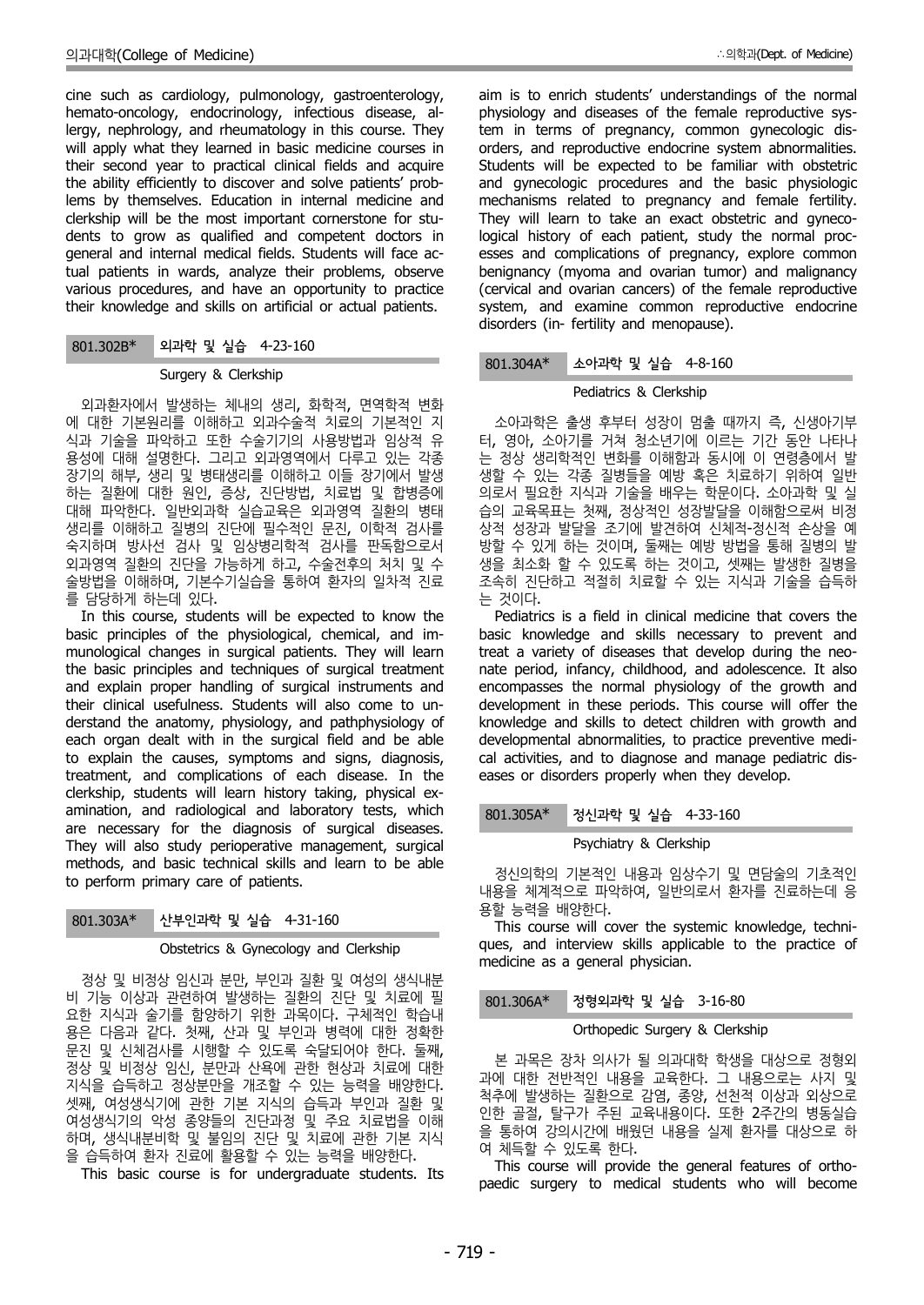doctors. Topics will cover orthopaedic disease (infection, tumors, congenital anomalies, and traumata such as fractures, dislocations, and sprains). Through the 2-week ward education, students will learn to manage patients with orthopaedic problems.

### 801.309B\* 영상의학 및 실습 3-8-64

#### Radiology & Clerkship

임상 진단 및 치료에 있어서 방사선과학의 역할을 이해하고 각종 방사선과학적 영상형성의 원리를 파악하여 이를 임상 진 단에 활용할 수 있는 기초 지식을 습득하고, 자율학습, 그룹토 의, 그룹토의 및 각 세부전공의 임상실습을 통하여 실제 임상증 례를 통한 임상 응용 능력을 갖추도록 한다.

In this course, students will study the principles of ra diologic image formation, basic knowledge for clincal ap plication, and role of radiology in clinical diagnosis and predatory, and fore or radiology in clinical diagnosis and treatment. They will acquire the ability for clinical application through independent study, group discussions, and subspecialty clinical practice.

| 801.310A* | 핵의학 및 실습 1-9-16 |  |
|-----------|-----------------|--|
|-----------|-----------------|--|

## Nuclear Medicine & Clerkship

방사성동위원소를 이용하여 신체의 해부학적 또는 생리적 상 태를 진단, 평가하고 개봉된 방사성동위원소로 치료하는 방법을 익혀서 분자수준의 정보를 생체해석에 이용하는 의학의 발전을 이룬다.

In this course, students will study the diagnosis and evaluation of human anatomy and the functional status of the human body by using radioisotopes and explore radioisotope therapy and the development of molecular medicine.

801.312\* 임상추론 1-27-0

### Clinical Reasoning

이 과목의 목표는 질병이나 신체이상의 외적 표현인 증상, 징후로부터 해당 질병이나 신체이상의 원인과 기전을 밝히는 임상 적, 논리적 추론의 과정과 방법론을 익히도록 하는 데에 있다. 학 생들은 1∼2학년 교육과정을 통하여 인체와 질병을 이해하는 데 필요한 기초의학적 지식⋅질병의 병태생리를 이미 학습하였고, 이 과정 이후에는 임상현장에서 실제 환자를 접하고 이에 대한 의학 적 접근을 배우게 된다. 본 과정은 이 2개의 과정을 매개하는 가 교역할을 한다.

The general instructional objective of this course is teaching the process and methodology of clinical, logical reasoning that is used for searching the origin and mechanism of symptoms and signs, the external manifestation of disease or disturbance of body. Students have already learned basic biomedical knowledge, patho-physiology of diseases in preceding courses, and will be exposed to real patient and learn medical ap proaches to them after this course. This course is a bridge linking those two learning experiences.

| 801.313* | 환자-의사-사회 5 1-12-12 |  |
|----------|--------------------|--|
|----------|--------------------|--|

Patient-Doctor-Society 5

이 과목의 목표는 임상실습을 시작하기 전에 임상현장에서의

윤리, 임상현장에서 의사의 역할, 환자에 대한 전인적인 돌보기 등의 주제를 학습함으로써 학생의사로서 필요한 자세와 태도를 익히도록 하는 데 있다. 따라서 학습은 학생들의 관련 태도와 기술을 실제적으로 향상시키기 위해 역할극이나 모의환자 체험, 사례학습, 토론 등을 중심으로 이루어진다. 본 과목은 4년에 걸 친 일련의 환자-의사-사회 교육과정의 하나이다.

The general instructional objective of this course is teaching the attitudes and manners that is essential to student doctor by studying clinical ethics, doctors role in clinical setting, caring patient as a whole person, and so on. To achieve improvement in performance of related attitudes and skills, major instructional methods are role-plays, experience with simulated patients, case based learning, small group discussion. This course is a component of 4 vear long serial course. component of 4 year long serial course, Patient-Doctor-Society.

## 801.314\* 신경과학 및 실습 3-0-80

### Neurology & Clerkship

<신경과학 및 실습>은 기초 신경과학과 임상 신경과학을 연 계하여 주요 신경계 질환의 발병기전 및 병태생리를 파악함으 로써 신경계 질환의 진단과 치료원칙을 이해하도록 한다. 구체 적인 학습 내용은 첫째, 정확한 신경계의 기능 해부학적인 지식 을 토대로 한 숙달된 신경학적 검사기술을 습득하며 둘째, 중추 신경계 및 말초 신경계의 대표적인 질환들의 병태 생리를 이해 하고 진단 및 치료 원칙을 습득한다. 셋째, 신경과 영역의 각종 검사의 원리와 적응증을 이해하고 신경과 영역의 최신 연구동 향에 대한 개념을 기르도록 한다.

Students will learn basic and clinical neuroscience systemically in this course by overviewing the pathophysiol ogy of neurological disorders. The course will be helpful to their understanding of the principles of the diagnosis and treatment of diseases. On the basis of neuro anatomical knowledge, students will learn the skills for neurologic examinations. They may be able to see patients with major neurological disorders and practice the methods for diagnosis and treatments. Through the course, students will have a taste of the newly developing discipline of neurology.

## 801.315\* 진단검사의학 1-10-0

#### Laboratory Medicine

임상검사의 일반적 기본원리를 습득하고, 임상검사의 각 세부 분야 -임상화학, 진단혈액학, 임상미생물학, 진단면역학, 수혈의 학, 진단유전학, 검사정보학-에서 그 임상적 적용을 위한 원리 를 이해한다.

In this course, students will acquire the basic princi ples of clinical laboratory measurements and examinations and come to understand the principles of sub specialties in clinical pathology (clinical chemistry, diag nostic hematology, clinical microbiology, diagnostic im munology, transfusion medicine, molecular diagnosis, and laboratory informatics) for clinical applications.

#### 801.316\* 응급의학 및 실습 3-5-80

#### Emergency Medicine & Clerkship

응급의학에 고유한 학문적 영역인 소생술의학, 외상학, 응급 의료체계, 재난의학, 환경손상, 중독학, 응급의료법률 등과 임상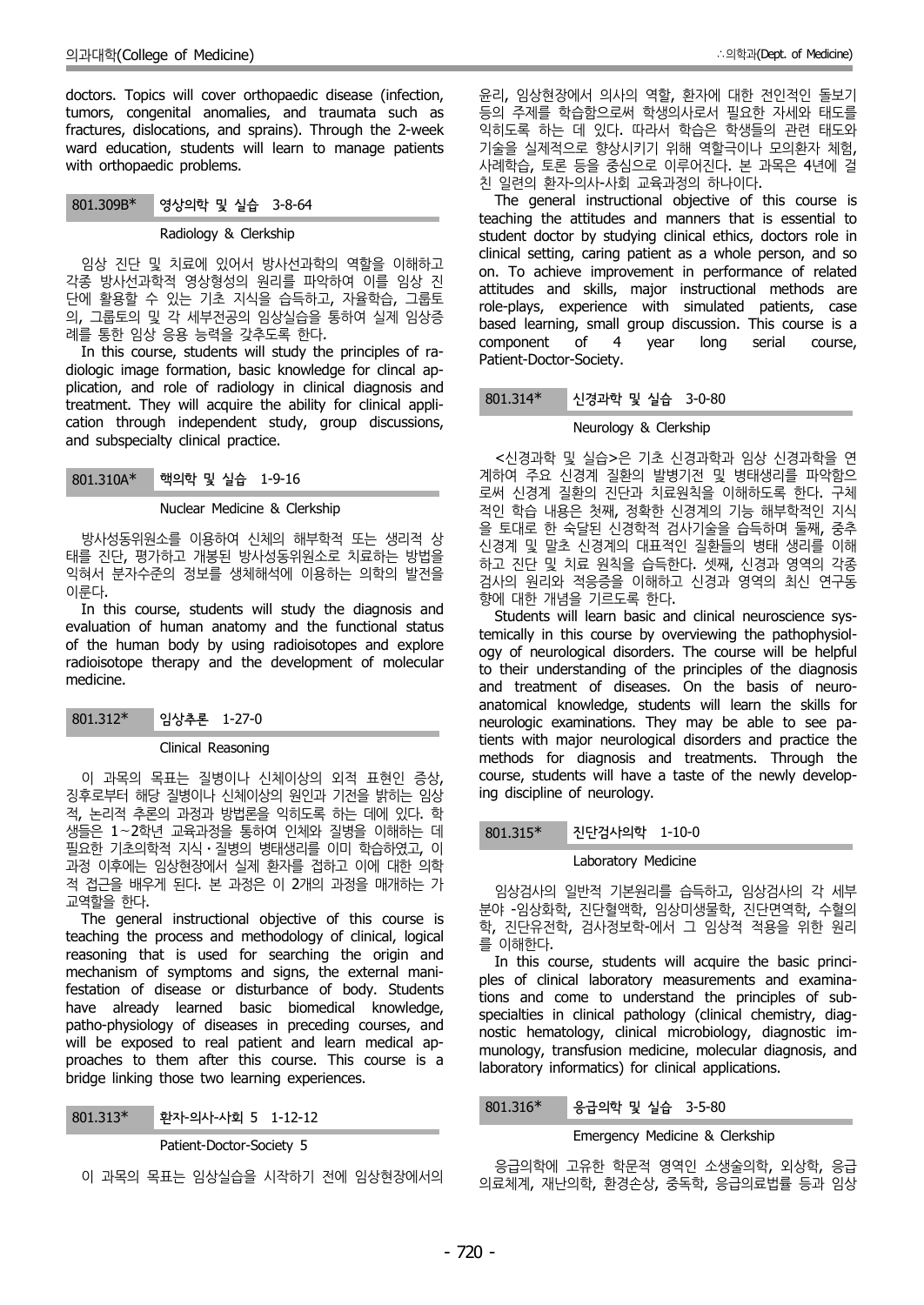각과에서 중요한 응급질환에 대한 진단 및 처치와 관련된 임상 적 지식을 배우고, 실습을 통하여 응급처치수기를 습득한다.

This course will study the clinical knowledge of re suscitation, traumatology, EMSS, disasters, environmental injuries, toxicology, and other clinically important emer gency situations and obtain the skills for emergency procedures.

#### Anesthesiology and Pain Medicine

강의에 의해 얻어진 각종 관련분야의 지식을 이용해 마취관 리, 중환자관리, 통증치료 등의 임상적인 기본수기를 시행할 수 있는 능력을 배운다.

This course will cover the basic skills in anesthesia, airway management, cardiopulmonary resuscitation, man agement of critically ill patients, and pain management.

801.436A 피부과학 3-0-90

#### Dermatology

피부의 기능을 이해하며 정상 및 병적상태의 생리적 소견을 습득한다. 그리고 이에 근거하여 흔한 피부질환의 병인을 이해<br>하고 이를 진단한고 친근한는 번을 수득한다. 이를 인해 피부인 하고 이를 진단하고 치료하는 법을 습득한다. 이를 위해 피부의 구조와 기능 및 각종 피부질환에 대한 기존지식을 습득하고 임 상 실습을 통해 진단 및 치료에 활용할 수 있는 능력을 배양한

다.<br>This course will cover the basic structure and functions of skin; pathophysiology, diagnosis, and treatment of common dermatologic diseases; and clinical applications.

| 801.437A | 흉부외과학 3-0-90 |  |  |
|----------|--------------|--|--|
|----------|--------------|--|--|

#### Thoracic Surgery

심장, 대동맥, 폐, 식도, 늑막, 종격동, 흉벽 등 흉부장기 질 환의 병인 및 치료를 이해하기 위한 과목이다. 구체적인 학습목 표는 다음과 같다. 첫째, 흉부장기의 정상생리를 이해함으로써 흉부질환을 진단하고 치료할 수 있는 기초지식을 습득한다. 둘 째, 흉부질환의 수술에 따른 병태생리적 변화를 이해하여 수술 후 환자관리의 기초를 다진다. 셋째, 흉부장기질환의 병태생리 를 이해함으로써 정확한 진단과 치료를 수행할 수 있는 능력을 함양한다.

This course will study the pathophysiology and treat ment of various thoracic organs including the heart, aorta, lungs, esophagus, pleura, mediastinum, and chest wall. Students will be expected to understand the following: 1) The anatomy and physiology of thoracic organs; 2) the pathophysiology associated with various thoracic operations (for perioperative patient care); and 3) the ability to diagnose and to treat patients adequately.

## 801.438A 신경외과학 3-0-90

#### **Neurosurgery**

신경외과적 질환에 대한 지식의 습득과 응급상황에 대처할 수 있는 능력을 습득할 수 있도록 하는 과목과정이다. 구체적인 학습내용은 신경외과 질환에 대한 전반을 고찰하고 질환의 병 태생리, 경과, 치료법 및 발전방향 등에 관해 습득하고 실습을 통하여 병실에서 행해지는 각종 임상수기, 치료경과 등을 관찰

## 할 수 있는 기회를 갖는다.

This course will cover general and emergency neurosurgery. Students will study general neurosurgical diseases, pathophysiology, clinical courses, management, and future direction. They will also have an opportunity to experience clinical techniques and to inspect clinical courses through practice.

### 801.439A 비뇨기과학 3-0-90

#### **Urology**

인체 비뇨생식기계 각 장기들에 대한 이해와 이들 장기에 발 생되는 각종 임상적으로 주요한 각종 비뇨기계 질환들에 대한 병태생리를 이해하고 아울러 진단 및 치료에 대한 기초적 지식 을 습득하고 각종 실제 임상 증례들을 활용하여 이들 질환들에 대한 접근 및 해결능력을 기른다.

This course will study the urogenital system and its disorders as well as the diagnosis and treatment modalities of clinically important urological disorders. It will in clude bedside clerkship in urological oncology, ur olithiasis, endourology, voiding dysfunction, female urol ogy, andrology, and pediatric urology.

### 이비인후과학 3-0-90

#### Otolaryngology

이 과목의 목적은 이비인후과 영역의 해부학적 구조와 기능 에 대한 이해를 바탕으로 하여 이비인후과적 진단방법론과 질 환에 대한 지식의 범위를 넓히는 데 있다. 세부사항으로 첫째, 이비인후과 영역 전반을 조감할 수 있게 하고 구조, 기능, 진단 기구 및 처치에 대한 지식의 폭을 심화시키는 것이다. 둘째, 전 기 생리학적 진단, 인공와우 이식, 신경이과학, 두개저 수술, 부 비동 내시경 수술, 면역학과 두경부 암의 최근 경향에 대한 소 개와 입문을 위한 발판을 제공하는 것이다. 셋째, 이비인후과 영역의 수기와 진단에 대한 다양한 경험을 할 수 있게 하는 것 이고, 넷째, 수술의 참여와 영상 매체를 이용한 교육의 기회를 갖도록 하면서 실제적이고 임상적인 지식의 확대를 도모하는 것이다. 마지막으로, 상기한 여러 경험을 밑거름으로 하여 실제 적인 수련이 이루어지게 하고 환자의 문제에 대한 의사결정의 과정에서 토론을 통하여 참여할 수 있는 능력을 배양하도록 하 는 것이다.

This course will cover all kinds of diagnostic method ologies and diseases through an understanding of the anatomical structures and functions of the ear, nose, throat, head, and neck areas. Topics will include the general contents of ENT areas; structure, functions, di agnostic tools, and treatment; electrophysiologic diag nosis, cochlear implantation, neurootology, skull base sur gery, endoscopic sinus surgery, immunology, and recent trends in head and neck cancers; experience and skills in the diagnosis of ENT area; practice in surgery; education through audiovisual materials; and practical training with and discussions on patients.

### 801.441A 안과학 3-0-90

#### **Ophthalmology**

눈의 구조와 생리에 대한 지식을 습득하고, 흔한 안과질환 및 타과질환의 안증상에 대한 이해를 높이고, 기본적인 안과적 인 검사와 처치를 할 수 있는 방법을 배운다.

This course will study the anatomy and physiology of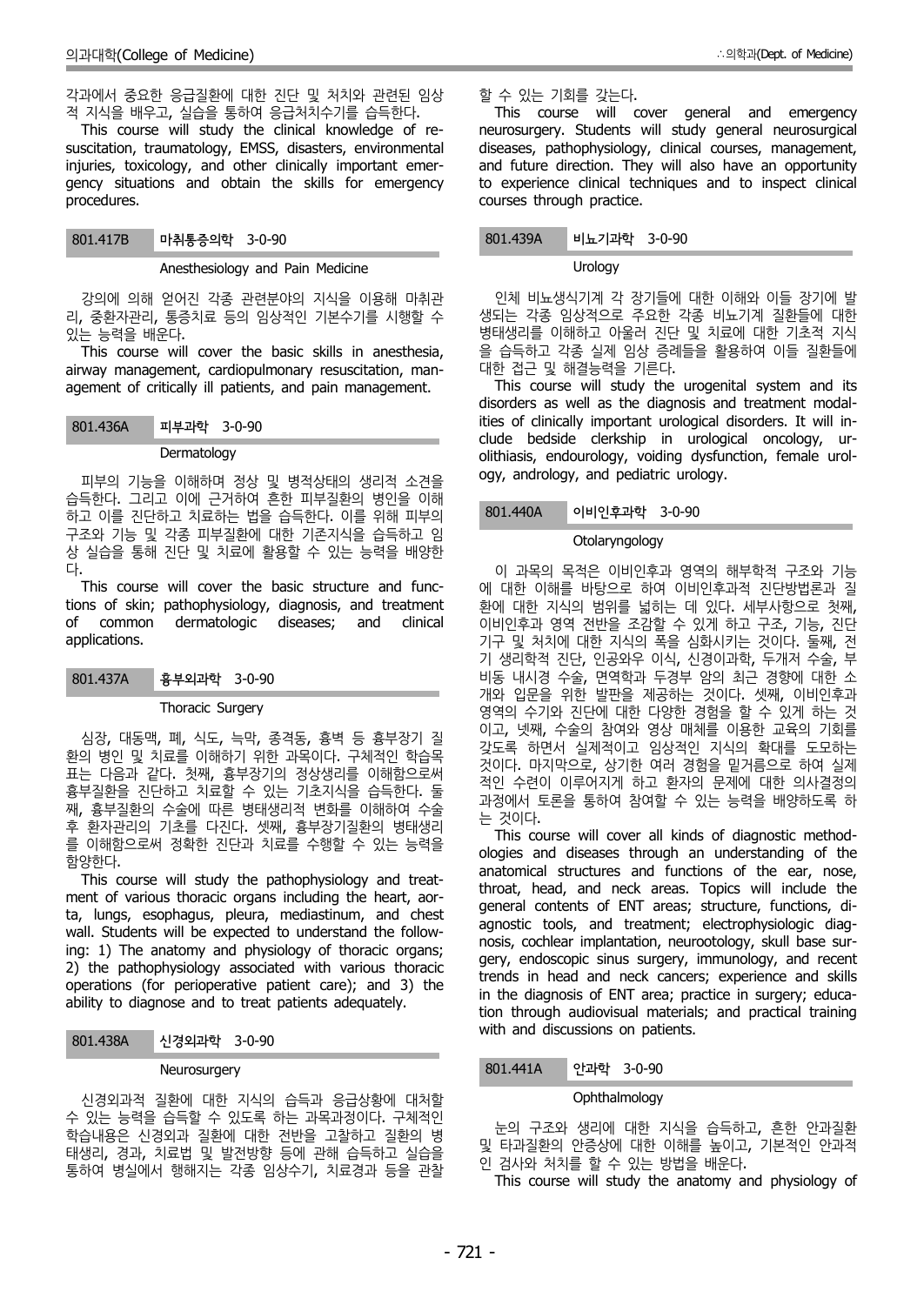the eye, common ophthalmologic diseases; ocular manifestations of systemic diseases; fundamental knowlegde and techniques of ocular examinations; and therapeutics.

### 801.442A 성형외과학 3-0-90

## Plastic Surgery

일차진료의로서 필요한 성형외과학 분야의 이해를 높이기 위한 과목이다. 구체적 학습목표로 첫째, 화상환자의 응급처치 능력을 키우고, 둘째, 안면부외상 환자의 응급처치 및 치료의 기본원리를 이해하며, 셋째, 손에 외상을 입은 환자의 응급처치 및 치료의 기 본원리를 이해하는 것이다. 또한 창상봉합술을 익히고 두안부와 수부의 선천성 기형에 대한 진단 및 치료의 기본을 이해하는 것이

다.<br>This course will increase primary physicians' general knowledge of plastic surgery. Students will learn the ba sic principles of the emergent treatment of the burn patient, the facial trauma patient, and the hand injury patient. They will learn to perform the suture closure of lacerations and come to understand the diagnosis and treatment of congenital anomalies in the head and neck region and hands.

801.443A 진단검사의학 3-0-90

#### Laboratory Medicine

임상검사의 일반적 기본원리를 습득하고, 임상검사의 각 세 부분야-임상화학, 진단혈액학, 임상미생물학, 진단면역학, 수혈의 학, 진단유전학, 검사정보학-에서 그 임상적 적용을 위한 원리 를 이해한다.

In this course, students will acquire the basic princi ples of clinical laboratory measurements and examinations and come to understand the principles of sub specialties in clinical pathology (clinical chemistry, diag nostic hematology, clinical microbiology, diagnostic im munology, transfusion medicine, molecular diagnosis, and laboratory informatics) for clinical applications.

### 801.444A 재활의학 3-0-90

### Rehabilitation Medicine

재활의학은 일반적으로 장애가 있는 사람이 주어진 조건하에 서 최대한의 신체적, 정신적, 사회적 능력과 그의 취미, 직업, 교육 등의 잠재적 능력을 발달시켜주어 그 사람으로 하여금 가 능한 한 정상에 가까운 생활을 할 수 있게 하여주는 분야로 정 의될 수 있다. 따라서 본 강의 및 실습은 4학년 학생을 대상으 로 강의와 병원 실습을 통해 의사로서의 재활의학의 기본적인 지식과 술기를 익히는 것이 목적이다.

Rehabilitation is the process of helping a person to reach the fullest physical, social, vocational, avocational, and educational potential consistent with his or her physiological or anatomical impairment, environmental limitations, desires, and life plans. This course, which consists of lectures and practice, will cover the basic knowledge and technique needed by senior medical stu dents to take care of patients in this field as general physicians.

## 801.445A 방사선종양학 3-0-90

#### Radiation Oncology

생체에 미치는 방사선 작용의 물리 및 생물학적 기본 원리와 암의 방사선치료 현황과 주요 암에 대한 임상적용 원칙을 익히 고 방사선 장해 방어에 대한 원칙을 배운다.

This course will cover radiation oncology, basic radiation biology, basic and clinical radiation physics, clinical radiation therapy for major tumors and tumor-associated conditions around the world and in Korea, radiation haz ards, and radiation protection.

## 801.446A 지역사회의학 3-0-90

#### Community Medicine

지역사회의학 강의를 통해서 지역사회와 지역사회의학의 기 본개념을 이해하고 지역사회 보건문제를 파악하여 보건계획을 수립하는 과정을 습득하며, 지역사회 보건활동의 전개과정과 지 역사회 보건사업의 평가방법을 익힌다. 그리고 지역사회의학 실 습은 병의원에서 환자로 만나게 될 주민들을 실습현지를 방문 하여 직접 만나고, 주민들의 생활환경과 상황을 현장에서 관찰 함으로써, 건강과 질병현상을 사회적, 정신적 및 신체적 측면에 서 포괄적으로 이해하는데 목적이 있다.

This course will study the characteristics of health patterns in Korean communities along with the principles of primary health care and community medicine. Students, in small groups, will undertake fieldwork in communities. They will apply managerial and analytical techniques to the resolution of problems that confront these communities.

### 801.448A 가정의학 3-0-90

### Family Medicine

가정의학은 환자의 연령, 성별이나 특별한 장기 및 질환을 구별하지 않고 포괄적이고 지속적인 진료를 하는 학문이다. 가 정의학및 실습에서는 일차진료를 책임지는 가정의의 역할 및 개념, 가족진료, 일차의료에서 흔한 질환의 관리 및 치료, 건강 증진의학 등을 배우고 실습한다.

This course will cover the concept of family medicine as primary care for and management of commonly en countered diseases, techniques and importance of pre ventive care and health promotion, and role of biopsy chosocial issues in a healthy life. It will also provide the review of a taped patient interview, outpatient clinics, case conferences, and exposures to family therapy.

## 801.460\* 임상특과 4-93-0

### Advanced Clinical Medicine

본 과목은 1⋅2⋅3학년에서 필수과목으로 다루어지지 않은 임상의 세분화된 여러 과목을 통합하여 그 중 일차의사로서 반 드시 알아야하는 필수적인 내용을 강의형식으로 교육한다. 이 과목을 통하여 학생들은 임상의 세분화된 각 과의 진료 및 학 문분야를 파악하고 학생 수준에서 필요한 필수개념을 익힐 수 있을 뿐 아니라 직접적인 환자진료 이외에 재활 및 예방 등 진 료지원 분야에 대해서도 폭넓게 접할 수 있다. 학생들은 4학년 임상실습과목을 선택하는데, 더 나아가 자신의 진로선택에도 도 움을 받을 수 있다. This course is designed to teach students the core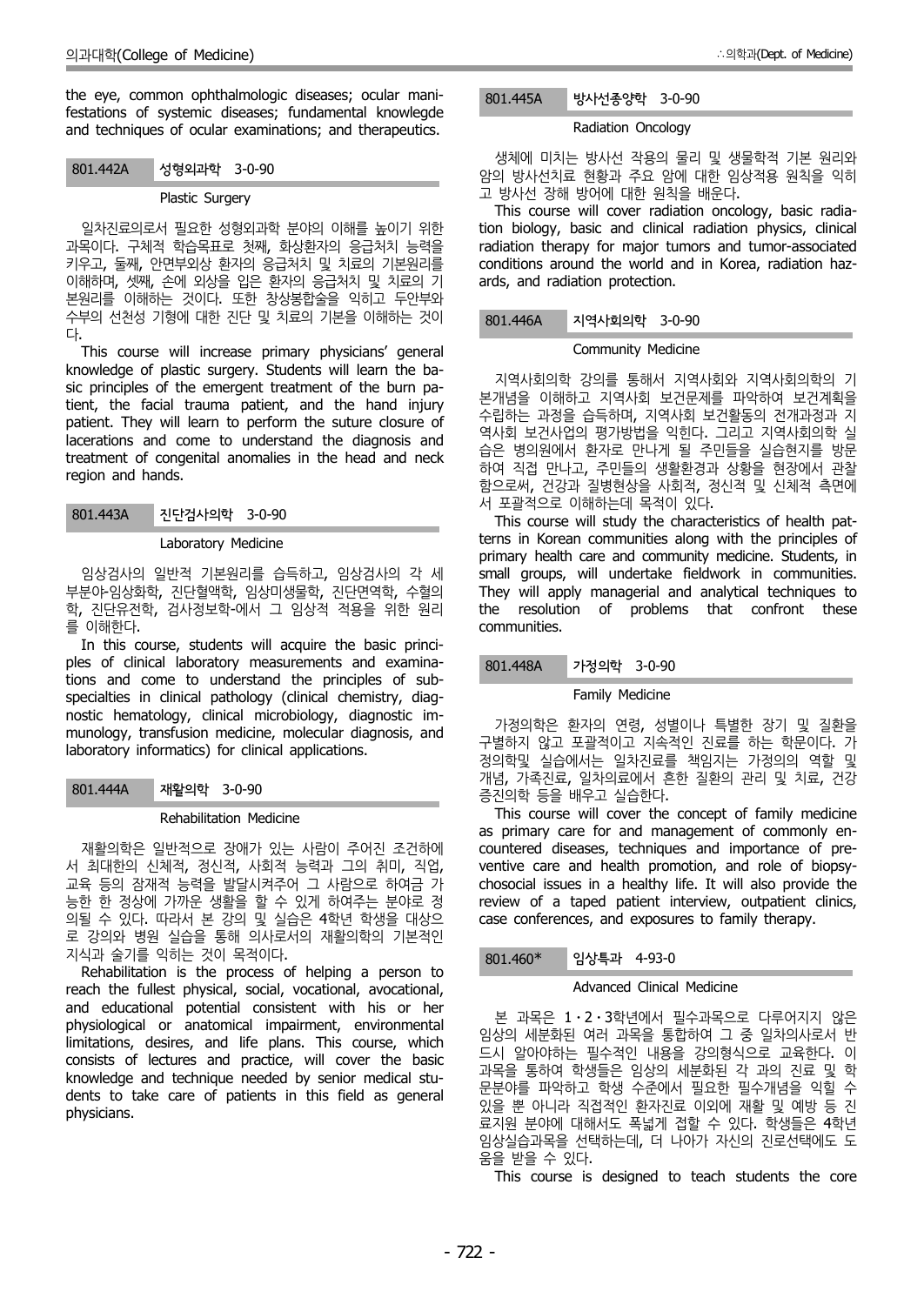knowledge in diverse clinical care other than major subjects which are introduced mainly in third degree, and also basic knowledge of rehabilitation and preventive medicine as a primary physician. This lectures included the contents about dermatology, urology, otorhinolar yngology, opthalmology, anesthesiology, plastic surgery, radiation oncology, rehabilitation medicine, family medi cine, clinical pharmacology, and nutritional medicine. It helps the student to choose the selective clerkship and furthermore the main subject after graduation

## 801.461\* 의학연구 4-0-130

#### Research in Medicine

본 과목은 기초의학 연구, 임상의학 연구, 국내외 의료관련기 관 인턴십 등 교수 개개인이 개설하거나 학생이 스스로 개발한 다양한 개별 코스로 구성된다. 이는 3∼4학년에 걸쳐 임상의학 의 이론과 실습 교육을 마친 학생들에게 기초의학 연구로 회귀 할 기회, 혹은 임상의학 과정 중 개인적으로 관심 있는 분야를 보다 심화 학습, 연구할 기회, 혹은 졸업을 앞두고 다양한 진로 를 모색할 기회를 제공함으로써, 졸업생의 임상과 기초를 넘나 드는 창의적 연구능력을 강화하고 다양한 진로모색의 기회를

제공하기 위한 것이다. In this course, the students can build up a course for oneself or select a subject, in which he/she is inter ested, out of many courses opened by faculties in the  $801.464*$ area of basic science research, clinical science research, internship in domestic or overseas medicine-related institutions. This course offer students of the graduating class 'an opportunity to go back to the basic science re search' or 'an opportunity to experience more advanced learning and research in clinical science' or 'an opportunity to search more diverse path in life.'

### 801.462\* 임상수행능력 종합훈련 및 평가 1-0-35

## Clinical Performance Training and Examination

본 과목은 3∼4학년 임상의학이론과 실습교육을 마친 학생들 의 종합적인 임상수행능력을 훈련하고 평가하는 것을 목적으로 한다. 환자면담, 신체검진, 환자와의 의학적 정보교환, 환자-의 사 상호작용의 능력을 수행수준에서 훈련하기 위해 표준화 환 자를 활용하며, 필수적, 보편적 증례로 구성된 총 8∼12개 스 테이션을 개설하여 일반의사로서 필요한 문제해결능력, 통합된 지식-수기-태도를 평가한다. 본 과목은 졸업을 앞둔 학생들에게 지식, 수기, 태도영역의 기본적인 능력을 통합할 기회를 제공함

The course is designed to train and evaluate clinical performance of students of the graduating class who just finished clinical clerkship. It's domain of training covers every aspects of clinical performance such as history taking, physical examination, information sharing and patient-physician interaction, and for the purpose of reality it uses standardized patients. At the end of the course students should pass 8∼12 examination stations comprised of essential, and common cases which are de signed to assess problem solving competency and integration of knowledge-skill-attitude domain essential to general physician. This course provides students opportunity to integrate basic competency in knowledge, skill, attitude and prepare to field practice.

#### 801.463\* 직업환경의학 1-35-0

## Occupational and Environmental Medicine

이 과목은 학생들로 하여금 생활 및 산업환경에서 인지되는 환경요인과 조건이 인체에 미치는 영향을 이해하고, 환경 및 산 업보건에 관한 지식과 기술을 질병예방 및 건강증진을 위하여 활용할 수 있도록 가르치는 것을 목적으로 한다. 이 과목을 통 하여 학생들은 여러 측면에서 환자를 평가할 기회를 가질 수 있으며 직업, 환경과 관련된 병력 및 신체 검진을 익히고 폭로 의 정도를 평가하며 생식기능에 대한 독성, 직업 환경에 대한 평가, 예방 전략, 신체장애 정도 평가 등에 대한 지식을 익힐 수 있다.

The course is designed to guide students in gaining a better understanding of the effect of occupational and environmental factors recognized in general and in dustrial environment, and acquiring the knowledge and skills of occupational and environmental health for dis ease prevention and health promotion. It provides opportunities to evaluate patients: improving skills in taking the occupational/environmental history and physical ex am; learning about exposure assessment, reproductive toxicity, workplace intervention, prevention strategies and disability evaluations.

## 중환자관리 1-24-2

### Critical Care Medicine

이 과목은 학생에게 중환자의 특성, 병태생리, 환자 상태의 모니터링, 중환자 진료에 사용되는 기구, 다각적 치료법 등을 교육함으로써 중환자 진료의 기본 지식을 습득하는 것을 목적 으로 한다. 학생들은 내과계, 외과계, 심혈관계, 호흡기계, 소아 과, 신생아 중환자실 등 다양한 중환자실에서 실제 일어나는 중 환자진료를 경험하고 이전까지의 지식을 적용하여 직접 환자진 료에 참여할 기회를 가진다. 학생들은 기계호흡의 개념을 이해 하고 실제 인공호흡기를 조작하고 모니터해 볼 수 있다.

The course is designed to guide students in gaining a better understanding of the basic aspects of critical care medicine by teaching the clinical characteristics and the pathophysiology of critical care patients, patients monitoring, devices used in intensive care units, and the multimodal treatments. The student will be a working member of the intensive care unit. He/She will be teamed with a resident, share the patient's information, and participate in the therapeutic and diagnostic procedures.

### 801.465B\* 환자-의사-사회 6 3-57-30

### Patient-Doctor-Society 6

본 과목은 1∼3학년에 걸쳐 배치되어 있는 환자-의사-사회 1 ∼5의 후속 과정으로서 졸업을 앞두고 환자와의 관계, 사회와 의 관계에서 의사가 반드시 알아야 할 지식과 기술, 태도를 다 루는 것을 목적으로 한다. 이를 위해 의사가 되어 곧 직면하게 될 한의학 및 보완대체의학과의 관계, 의사의 다양한 진로와 삶, 진료팀에서의 리더십, 병원경영, 의사/수련의로서 겪게 될 윤리적 문제를 다루는 법, 의료법규, 의사로서의 대사회적 커뮤 니케이션, 의료정책과 의료경제 등의 필수적 주제를 포함하고

This course is designed to guide students in gaining essential knowledge, skill, attitude to deal with the rela